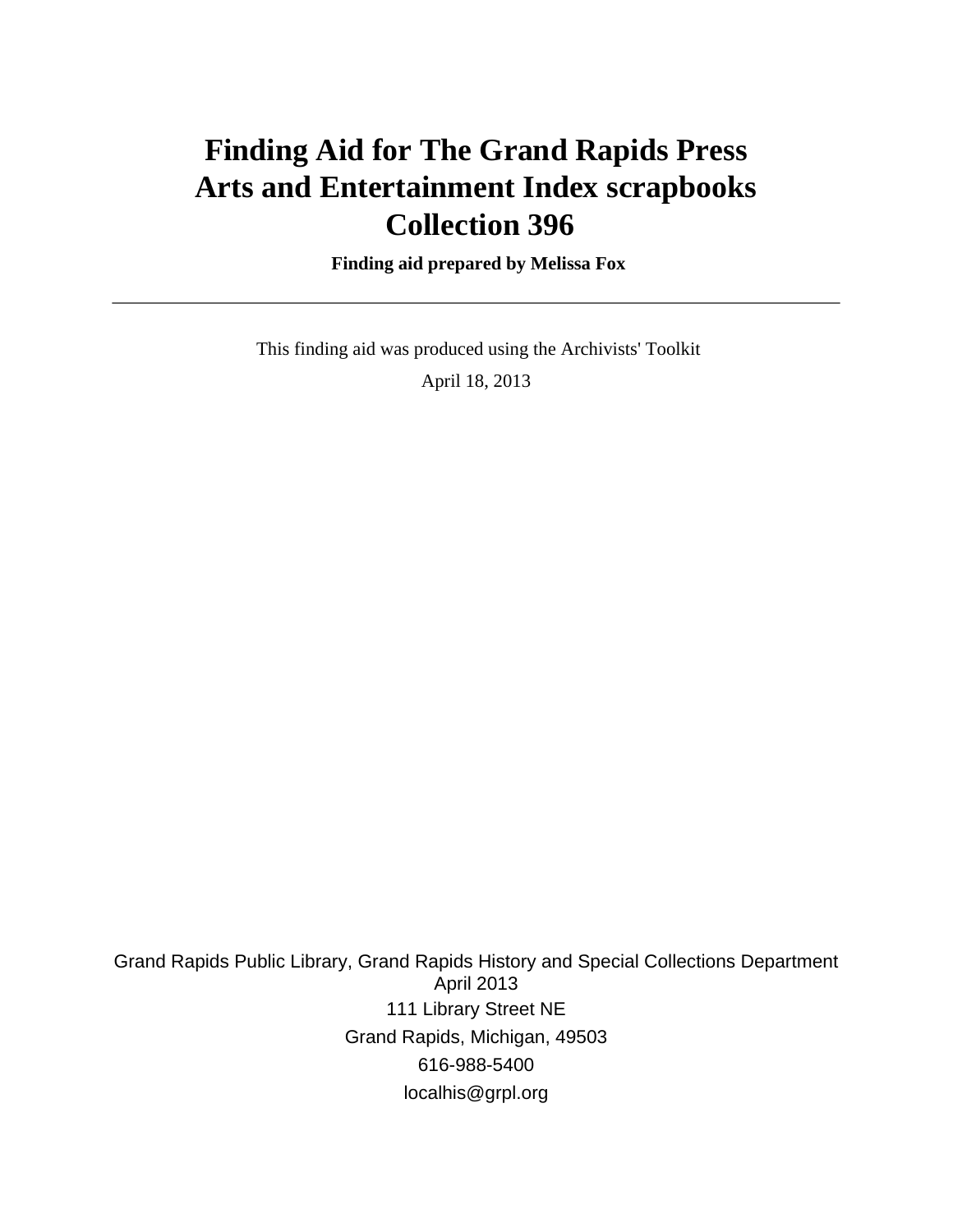## **Table of Contents**

 $\overline{\phantom{a}}$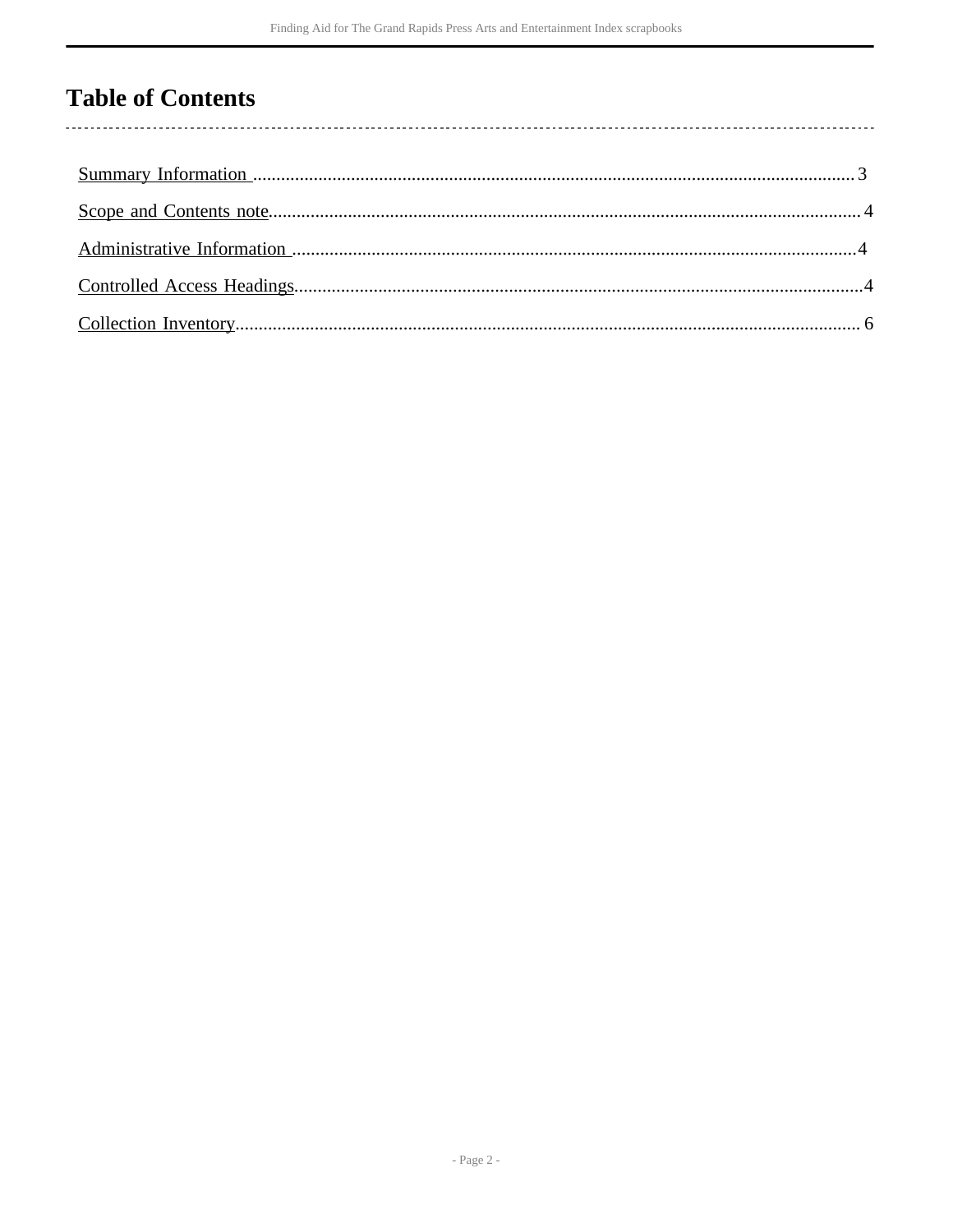# <span id="page-2-0"></span>**Summary Information**

| <b>Repository</b> | Grand Rapids Public Library, Grand Rapids History and Special<br><b>Collections Department</b>                                                                                                                                                                                                                                                                             |
|-------------------|----------------------------------------------------------------------------------------------------------------------------------------------------------------------------------------------------------------------------------------------------------------------------------------------------------------------------------------------------------------------------|
| <b>Title</b>      | The Grand Rapids Press Arts and Entertainment Index scrapbooks                                                                                                                                                                                                                                                                                                             |
| Date [inclusive]  | 1973-1992                                                                                                                                                                                                                                                                                                                                                                  |
| <b>Extent</b>     | 13.0 Linear feet 13 boxes                                                                                                                                                                                                                                                                                                                                                  |
| Language          | English                                                                                                                                                                                                                                                                                                                                                                    |
| <b>Abstract</b>   | The Grand Rapids Press Arts and Entertainment Index scrapbooks include<br>arts related newspaper clippings for the years 1973-1992. The clippings<br>are primarily from the Grand Rapids Press, with some from other local<br>and national publications. This collection was a GRHSC department<br>project that was arranged and completed by a volunteer, Marilyn Titche. |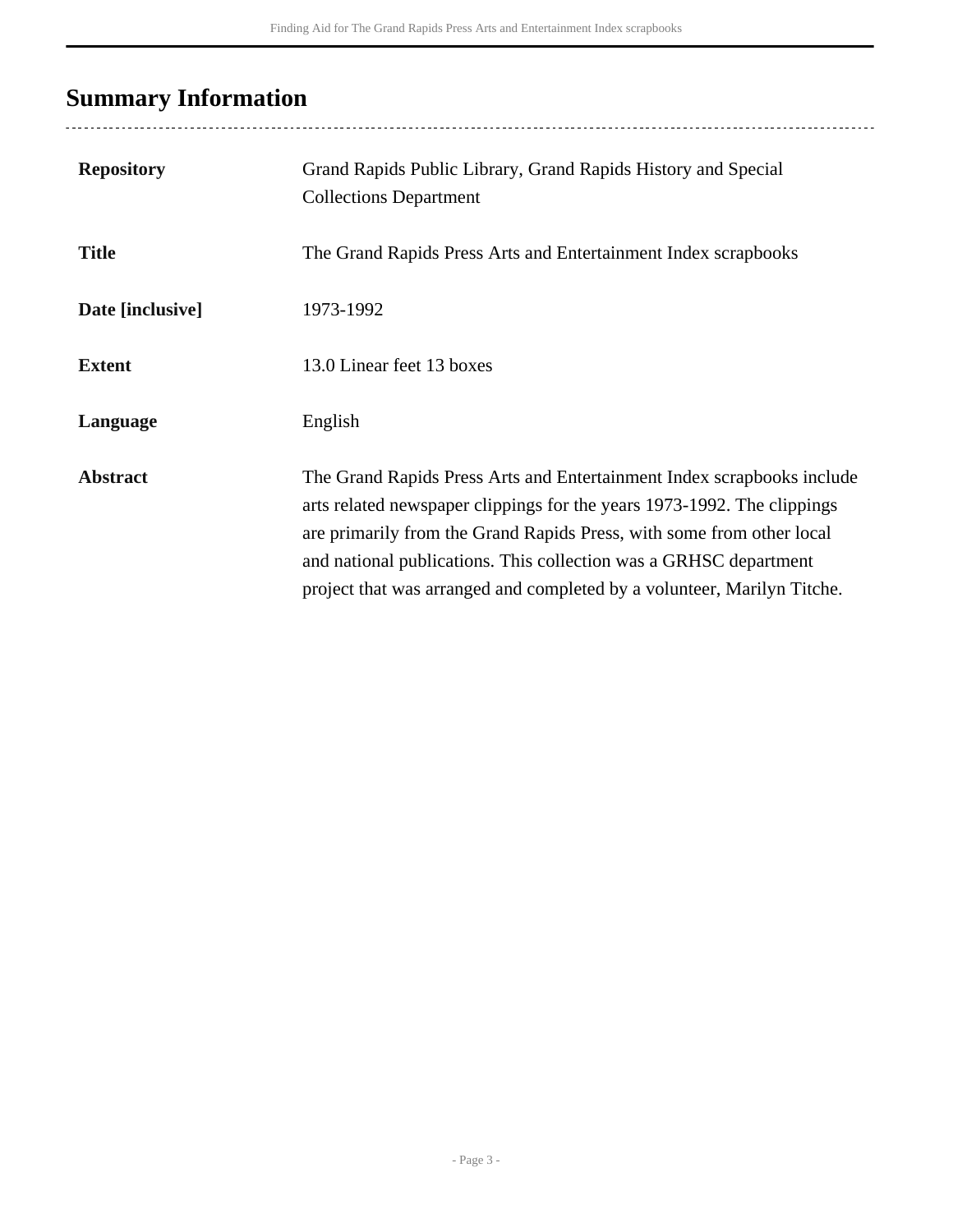### <span id="page-3-0"></span>**Scope and Contents note**

This collection consists of over fifty scrapbooks which include Grand Rapids arts and entertainment related newspaper clippings for the years 1973-1992. The clippings are primarily from the Grand Rapids Press, with some from other local and national publications. An alphabetical index to the clippings contained in these scrapbooks can be found in the card catalog drawers near the GRHSC desk. There is also a bound index, the "Grand Rapids Public Library Arts Index to the Grand Rapids Press", for the years 1992-1996 which can be found with the Indexes to Newspapers and Magazines.

### <span id="page-3-1"></span>**Administrative Information**

#### **Publication Information**

Grand Rapids Public Library, Grand Rapids History and Special Collections Department April 2013

#### **Immediate Source of Acquisition note**

Grand Rapids Public Library, 1999.075

## <span id="page-3-2"></span>**Controlled Access Headings**

#### **Genre(s)**

scrapbooks

#### **Subject(s)**

- Art -- Michigan -- Grand Rapids
- Artists -- Michigan -- Grand Rapids
- Grande Vitesse -- Calder, Alexander, 1898-1976
- Musicians -- Michigan -- Grand Rapids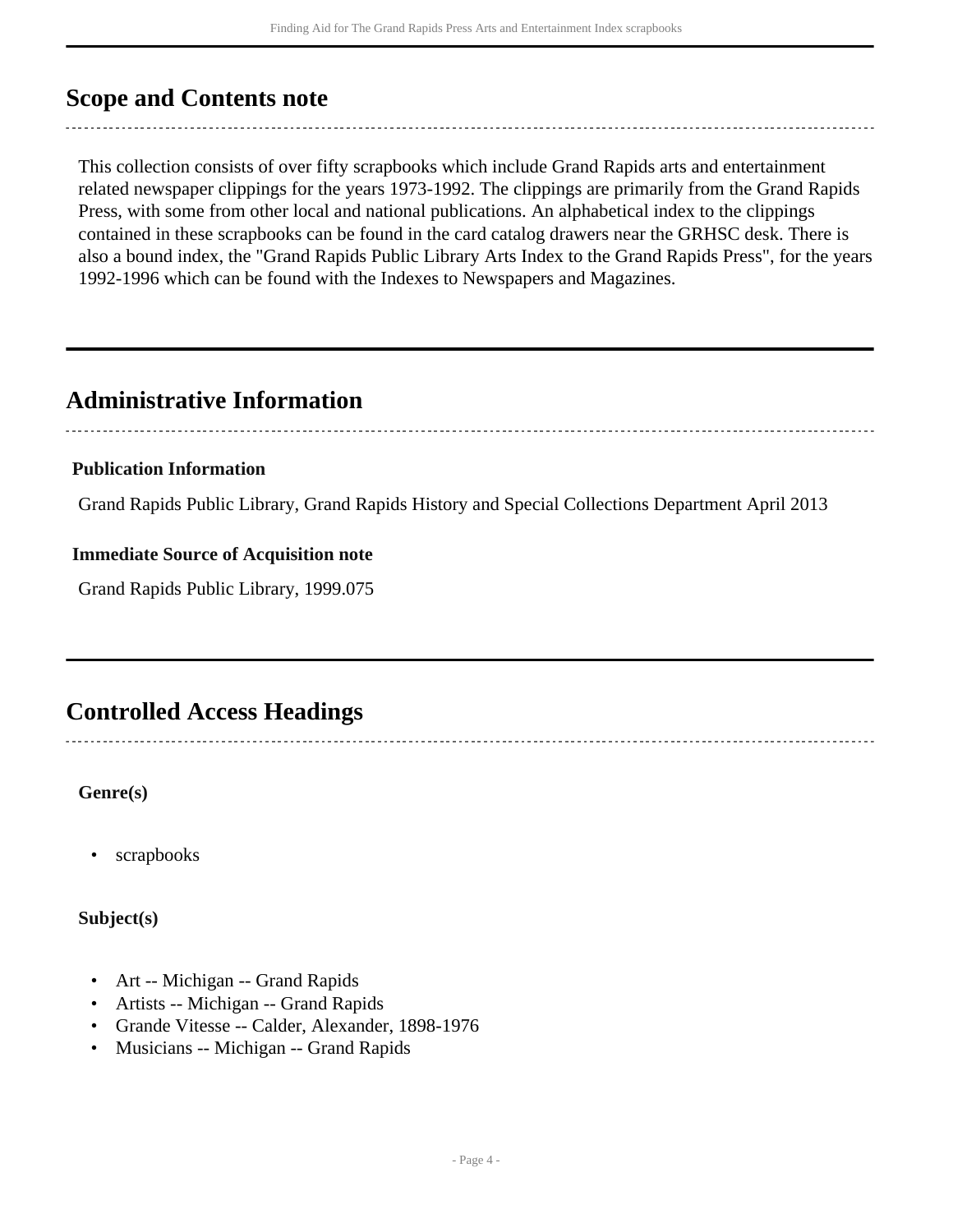• Performing arts -- Michigan -- Grand Rapids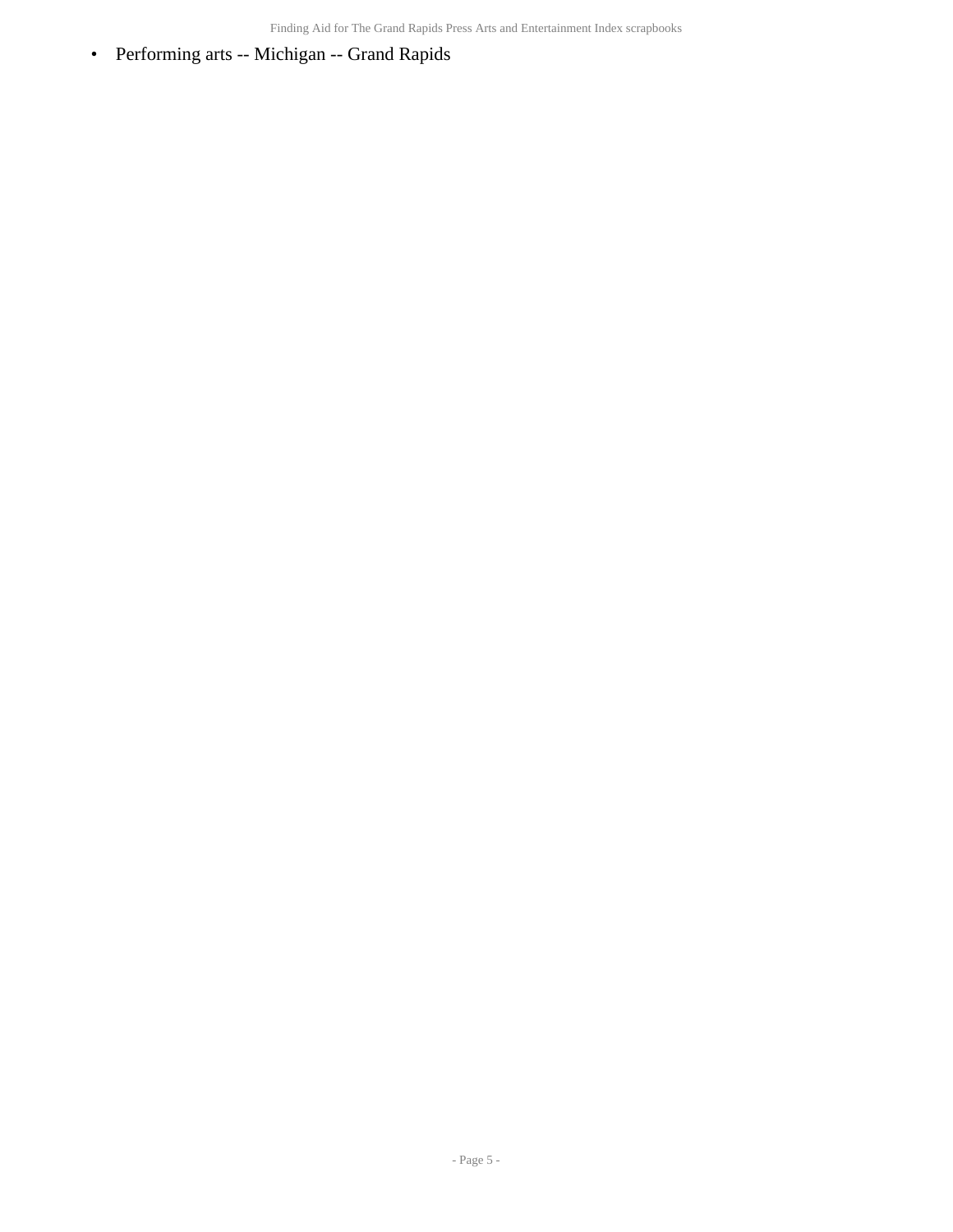## <span id="page-5-0"></span>**Collection Inventory**

|                                                                                                                                                                                               | <b>Box</b>     |
|-----------------------------------------------------------------------------------------------------------------------------------------------------------------------------------------------|----------------|
| Scrapbook January 1976 - March 1977                                                                                                                                                           | $\mathbf{1}$   |
| Scrapbook July - November 1973, January 1974, March - April 1974, July - October<br>1974, September 1975, November 1975, January 1976, May - September 1976, January<br>1977 - September 1977 | $\mathbf{1}$   |
| Scrapbook September 1974, December 1974, June 1975 - December 1975, January -<br>February 1976, September - October 1976, August 1977 - November 1977.                                        | 1              |
| Scrapbook October 1977 - March 1978                                                                                                                                                           | $\mathbf{1}$   |
| Scrapbook February 1978 – June 1978                                                                                                                                                           | $\mathbf{1}$   |
| Scrapbook June 1978 – August 1978                                                                                                                                                             | $\mathbf{1}$   |
| Scrapbook April 1978 – October 1978                                                                                                                                                           | 1              |
| Scrapbook October 1978 - December 1978                                                                                                                                                        | $\overline{2}$ |
| Scrapbook December 1978 - March 1979                                                                                                                                                          | $\overline{2}$ |
| Scrapbook March 1979 – May 1979                                                                                                                                                               | $\overline{2}$ |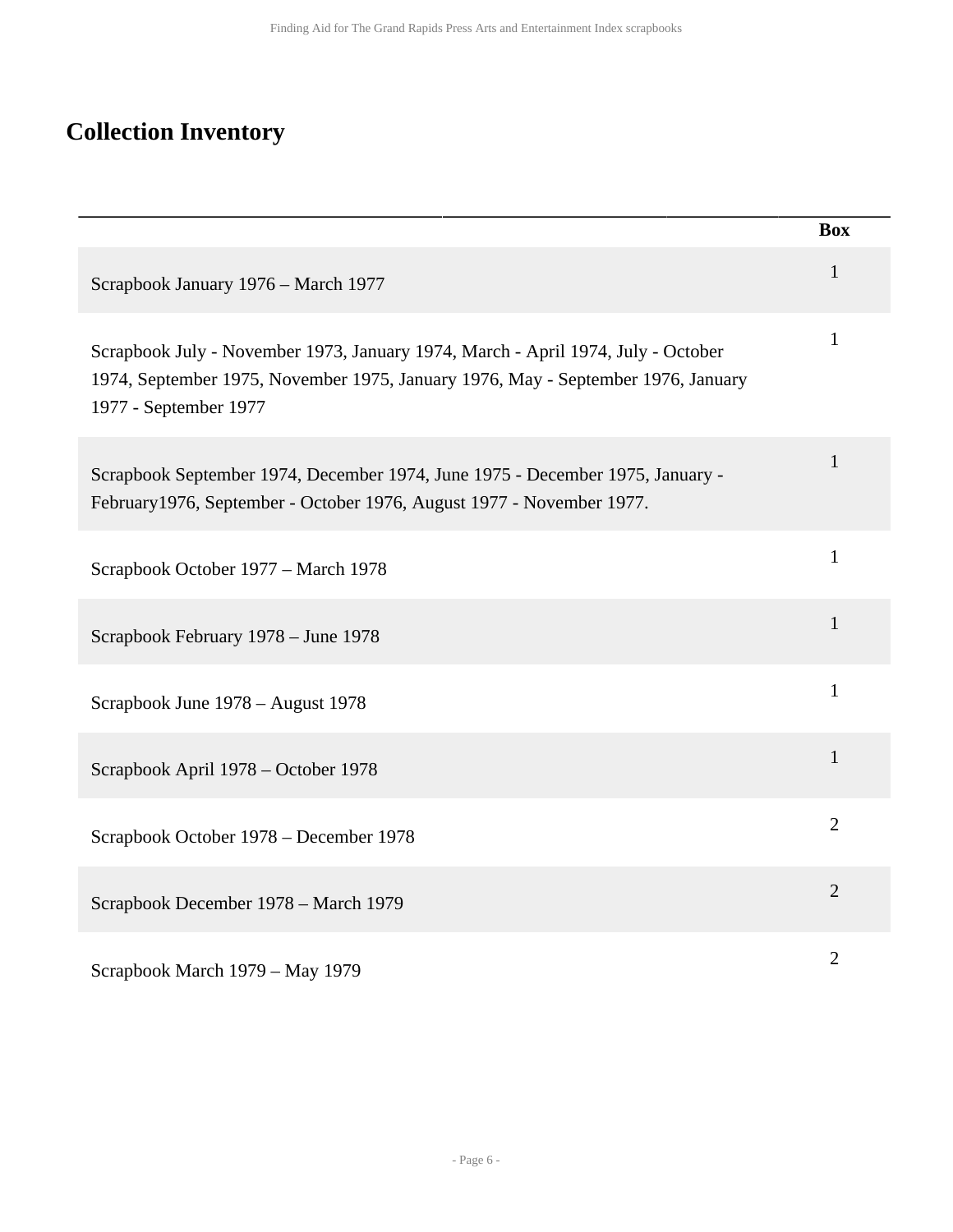| Scrapbook May 1979 - July 1979                     | $\mathbf{2}$   |
|----------------------------------------------------|----------------|
| Scrapbook July 1979- September 1979                | $\mathbf{2}$   |
| Scrapbook April 1980 - May 1980                    | 3              |
| Scrapbook December 1979 - April 1980               | 3              |
| Scrapbook October 1979 - January 1980              | 3              |
| Scrapbook May 1979, September 1979 - November 1979 | 3              |
| Scrapbook March 1980, May 1980- July 1980          | $\overline{4}$ |
| Scrapbook July 1980 - September 1980               | $\overline{4}$ |
| Scrapbook September 1980 - December 1980           | $\overline{4}$ |
| Scrapbook December 1980 - February 1981            | $\overline{4}$ |
| Scrapbook February 1981 - April 1981               | 4              |
| Scrapbook April 1981 - July 1981                   | 5              |
| Scrapbook July 1981 - September 1981               | 5              |
| Scrapbook September 1981 - November 1981           | 5              |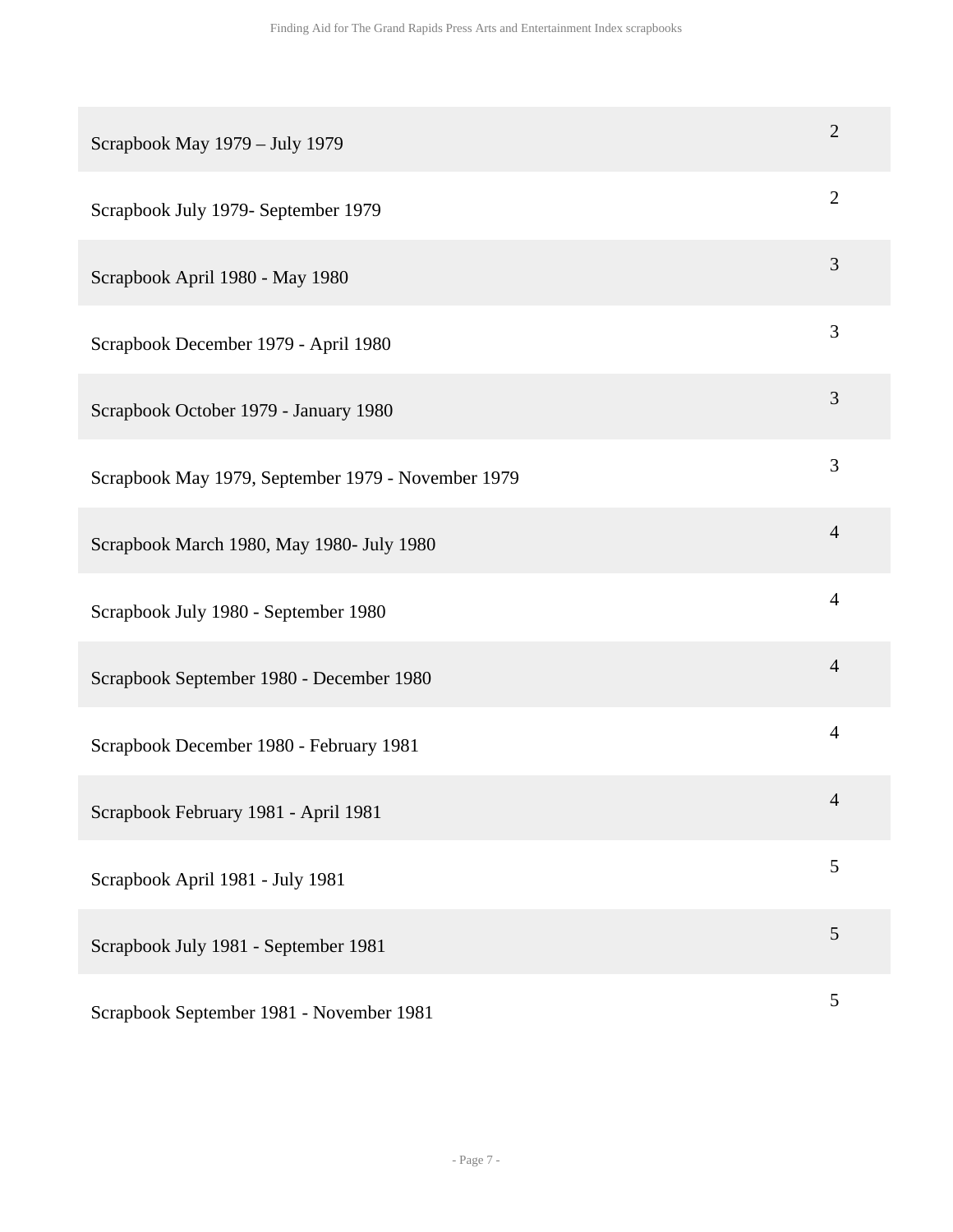| Scrapbook November 1981 - March 1982                               | 5                |
|--------------------------------------------------------------------|------------------|
| Scrapbook February 1983 - May 1983                                 | 6                |
| Scrapbook October 1982 - February 1983                             | 6                |
| Scrapbook August 1982 - November 1982                              | 6                |
| Scrapbook June 1982 - September 1982                               | 6                |
| Scrapbook March 1982 - June 1982                                   | 6                |
| Scrapbook May 1983 - September 1983                                | $\boldsymbol{7}$ |
| Scrapbook August 1983 - January 1984                               | $\tau$           |
| Scrapbook March 1984 - July 1984                                   | $\tau$           |
| Scrapbook June 1984 - October 1984                                 | $\boldsymbol{7}$ |
| Scrapbook January 1984 - April 1984                                | 7                |
| Scrapbook January 1985, April 1985 - February 1986                 | 8                |
| Scrapbook August 1986, October1986 - January 1987                  | 8                |
| Scrapbook June 1985 - September 1985, November 1985 - October 1986 | 8                |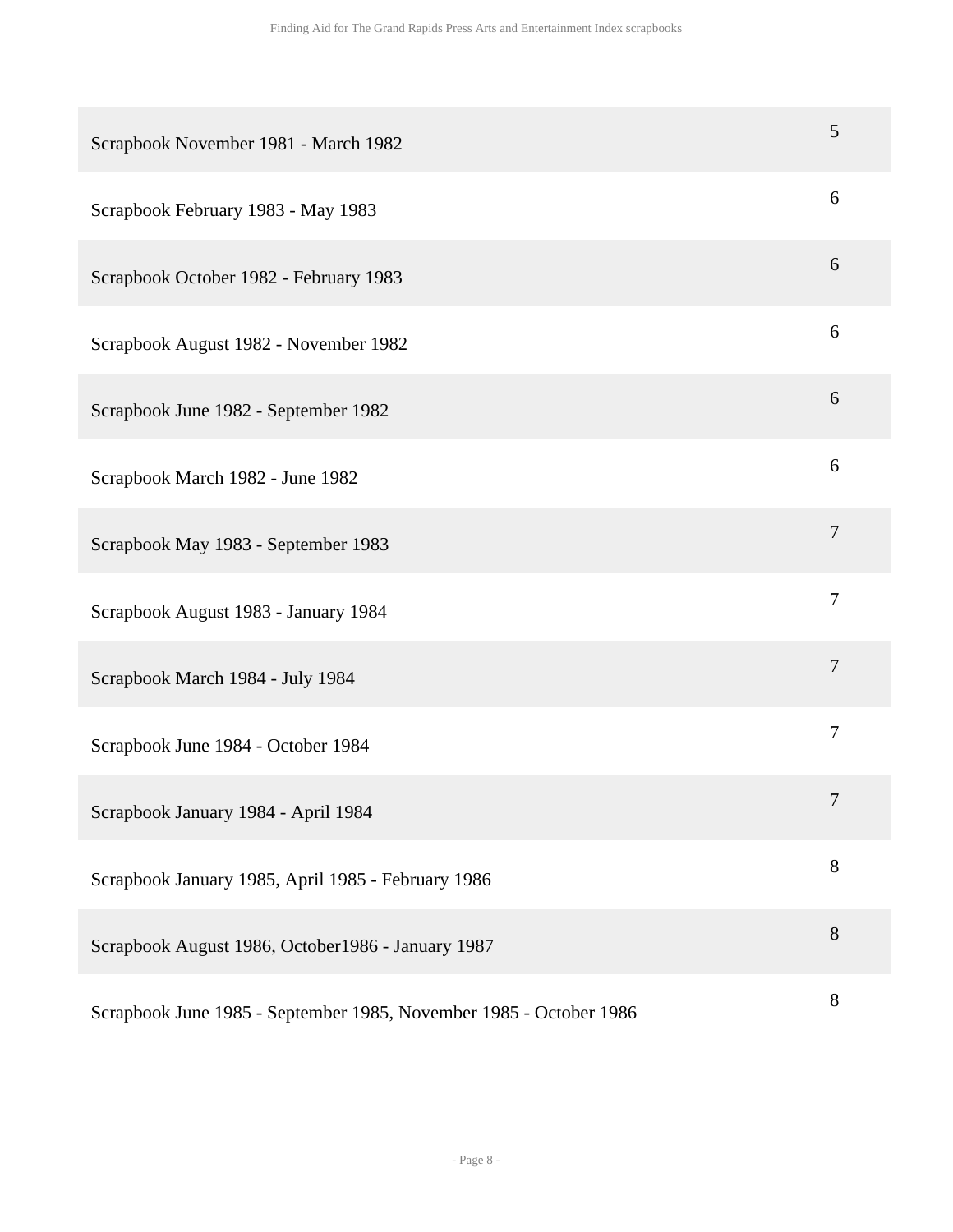| Scrapbook September 1984 - April 1985             | 8  |
|---------------------------------------------------|----|
| Scrapbook January 1987 - August 1987              | 8  |
| Scrapbook June 1988 - November 1988               | 9  |
| Scrapbook December 1987 - June 1988, August 1988  | 9  |
| Scrapbook August 1987 - December 1987             | 9  |
| Scrapbook September 1989 - November 1989          | 10 |
| Scrapbook April 1989 - September 1989             | 10 |
| Scrapbook November 1988 - April 1989              | 10 |
| Scrapbook January 1990, July 1990 - November 1990 | 11 |
| Scrapbook March 1990 - July 1990                  | 11 |
| Scrapbook November 1989 - March 1990              | 11 |
| Scrapbook July 1991- November 1991                | 12 |
| Scrapbook March 1991 - July 1991                  | 12 |
| Scrapbook November 1990 - April 1991              | 12 |